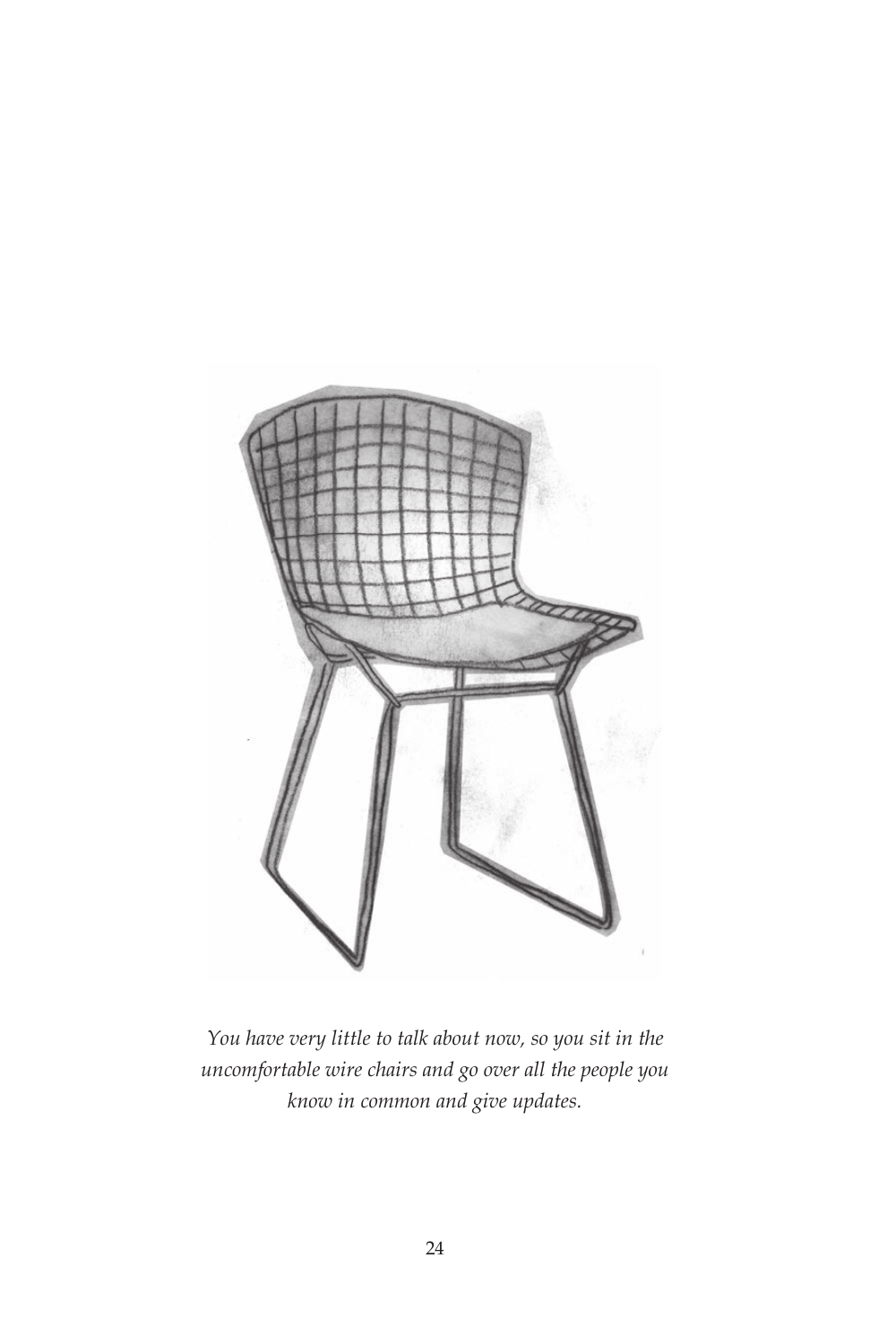## **ADULTERIES**

Liza was my first friend in college, Jan was my first friend at summer camp, Sheila was my first friend at the office job, Angela was my first friend in junior high, and usually your first friend is the one you shed later, because by then you have found your actual friend. But, to complicate things, by then the first friend has accrued some loyalty power and pull because she was there and friendly first, she made those first few months tolerable, she buffered the transition. She is so nice that way. But, also sometimes there is something inherently off with the first friend, in that she is so friendly because she is desperate, or she is so friendly because she wants something from you, or she is so friendly and likes you so much and it's suspicious because she hasn't even really met you yet. Why is she so sure you are soulmates? It has only been two hours and *everyone* likes that song you both like.

There is often, then, a moment about two or three months in, when the transition has smoothed over, when the initial terror has calmed, when the new locations are starting to feel worn, when the office layout is making sense, when the first friend gets dumped for the new, more well-suited friend. The first friend may not understand. She may be hurt and upset. Depending on what sort of first friend she is, she may go off to find a new group of new people. She can survive, in part, by befriending those in transition, because certainly there is no shortage of those. She shepherds them through their distress and takes them to the movies. Perhaps, then, the first friend's best bet is to find someone always on the move. A non-settler. A nomad. Then the first friend can be the perpetual best friend, since there is never a second friend at all.

Of course, there remains this curious fidelity to the first friend.